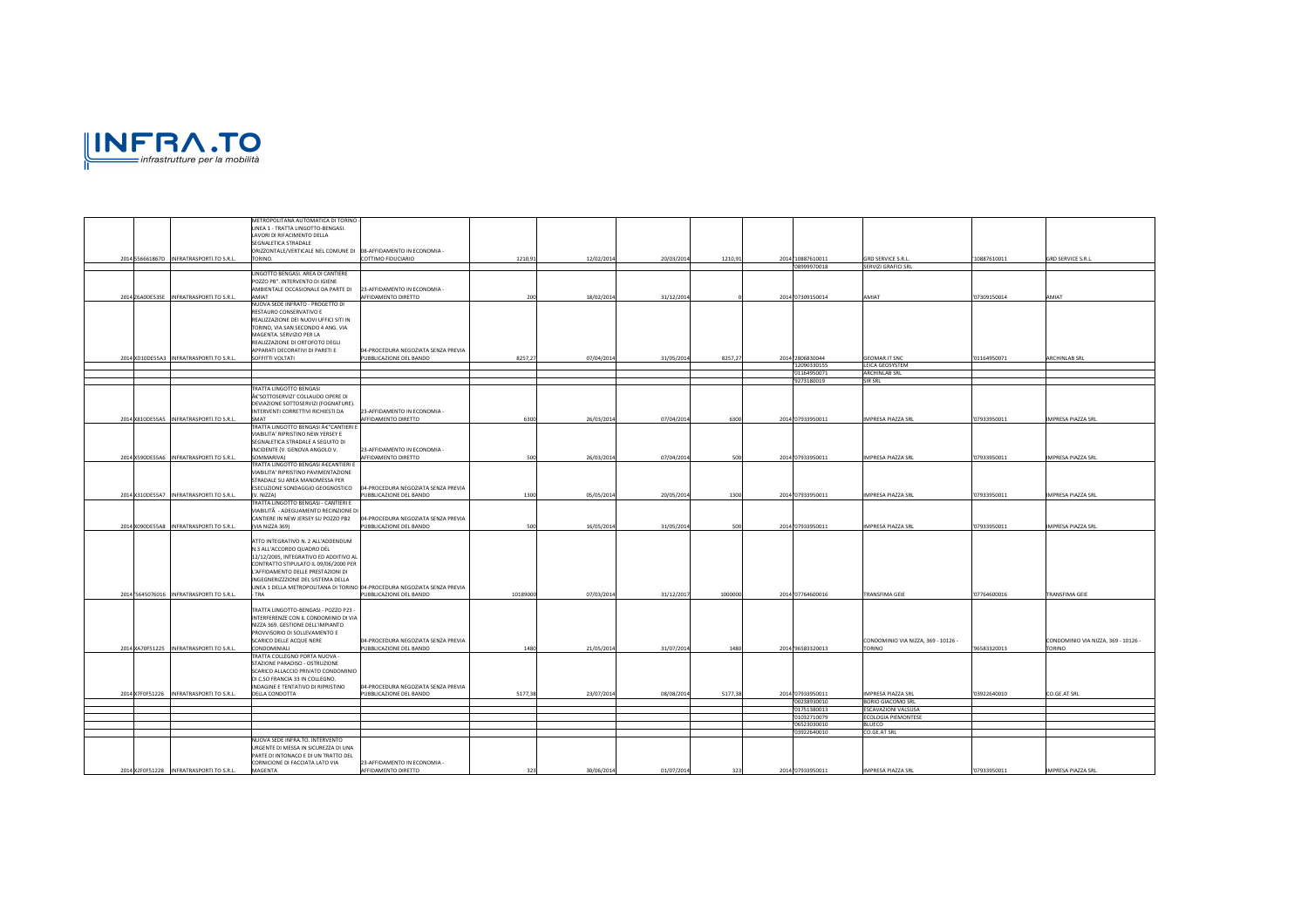|                                          | METROPOLITANA AUTOMATICA DI TORINO                                                                                          |                                                                             |         |            |            |                             |                                                 |              |                                     |
|------------------------------------------|-----------------------------------------------------------------------------------------------------------------------------|-----------------------------------------------------------------------------|---------|------------|------------|-----------------------------|-------------------------------------------------|--------------|-------------------------------------|
|                                          | <b>INFA 1 TRATTA LINGOTTO-RENGASL</b>                                                                                       |                                                                             |         |            |            |                             |                                                 |              |                                     |
|                                          |                                                                                                                             | ESECUZIONE DEI LAVORI DI RICARICA DELLA 06-PROCEDURA NEGOZIATA SENZA PREVIA |         |            |            |                             |                                                 |              |                                     |
|                                          | VIA CON ACCESSORI, CALCESTRUZZO DI                                                                                          | INDIZIONE DI GARA ART. 221 D.LGS.                                           |         |            |            |                             |                                                 |              |                                     |
| 2014 5943954203 INFRATRASPORTI.TO S.R.L. | RICARICA, POLIFERE, CAVI ELETTRICI                                                                                          | 163/2006                                                                    | 2369520 | 01/10/201  | 31/12/2016 | 2014 '00281620377           |                                                 |              | CONSORZIO COOPERATIVE COSTRUZIONI   |
|                                          |                                                                                                                             |                                                                             |         |            |            |                             |                                                 |              |                                     |
|                                          | METROPOLITANA AUTOMATICA DI TORINO                                                                                          |                                                                             |         |            |            |                             |                                                 |              |                                     |
|                                          | TRATTA 3 COLLEGNO-CASCINE VICA.                                                                                             |                                                                             |         |            |            |                             |                                                 |              |                                     |
|                                          | AFFIDAMENTO DI INCARICO PER LE                                                                                              |                                                                             |         |            |            |                             |                                                 |              |                                     |
|                                          | INDAGINI TOPOGRAFICHE IN SUPPORTO                                                                                           |                                                                             |         |            |            |                             |                                                 |              |                                     |
|                                          | ALLA PROGETTAZIONE DEFINITIVA PER LE                                                                                        | 08-AFFIDAMENTO IN ECONOMIA -                                                |         |            |            |                             |                                                 |              |                                     |
| 2014 X7D113A5AC INFRATRASPORTITO S.R.L.  | OPERE CIVILI                                                                                                                | COTTIMO FIDUCIARIO                                                          | 19950   | 01/11/201  | 15/01/2015 | 2014 07026830013            | AR.T.TE Studio Associato                        | 07026830013  | AR.T.TE Studio Associato            |
|                                          |                                                                                                                             |                                                                             |         |            |            | '05143940012<br>00687660159 | <b>GEORILIEVI SAS</b><br>CITIEMME SRL           |              |                                     |
|                                          |                                                                                                                             |                                                                             |         |            |            |                             |                                                 |              |                                     |
|                                          | SERVIZIO DI CONSULENZA TECNICA                                                                                              |                                                                             |         |            |            |                             |                                                 |              |                                     |
|                                          | NELL'AMBITO DELLE ATTIVITÀ DI INDAGINI                                                                                      |                                                                             |         |            |            |                             |                                                 |              |                                     |
|                                          | MBIENTALE DEL PROLUNGAMENTO                                                                                                 |                                                                             |         |            |            |                             |                                                 |              |                                     |
|                                          | OVEST DELLA LINEA 1 DELLA                                                                                                   |                                                                             |         |            |            |                             |                                                 |              |                                     |
|                                          | METROPOLITANA AUTOMATICA DI TORINO: 23-AFFIDAMENTO IN ECONOMIA -                                                            |                                                                             |         |            |            |                             |                                                 |              |                                     |
| 2014 X55113A5AD INFRATRASPORTI.TO S.R.L. | TRATTA COLLEGNO - CASCINE VICA                                                                                              | AFFIDAMENTO DIRETTO                                                         | 18000   | 01/11/201  | 15/01/2015 | 2014'09871910015            | PLANETA STUDIO ASSOCIATO                        | '09871910015 | PLANETA STUDIO ASSOCIATO            |
|                                          |                                                                                                                             |                                                                             |         |            |            |                             |                                                 |              |                                     |
|                                          | SERVIZIO DI CONSULENZA TECNICA                                                                                              |                                                                             |         |            |            |                             |                                                 |              |                                     |
|                                          | NELL'AMBITO DELLE ATTIVITÀ DI<br>MONITORAGGIO AMBIENTALE DEL                                                                |                                                                             |         |            |            |                             |                                                 |              |                                     |
|                                          | PROLUNGAMENTO OVEST DELLA LINEA 1                                                                                           |                                                                             |         |            |            |                             |                                                 |              |                                     |
|                                          | DELLA METROPOLITANA AUTOMATICA DI                                                                                           | 23-AFFIDAMENTO IN ECONOMIA -                                                |         |            |            |                             |                                                 |              |                                     |
| 2014 X2D113A5AE INFRATRASPORTI.TO S.R.L  | TORINO: TRATTA COLLEGNO-CASCINE VICA AFFIDAMENTO DIRETTO                                                                    |                                                                             | 37000   | 01/11/201  | 15/01/2015 | 2014 07224280011            | STUDIO PROGETTO AMBIENTE SRL                    | '07224280011 | STUDIO PROGETTO AMBIENTE SRL        |
|                                          |                                                                                                                             |                                                                             |         |            |            |                             |                                                 |              |                                     |
|                                          | DISCIPLINARE D'INCARICO PER                                                                                                 |                                                                             |         |            |            |                             |                                                 |              |                                     |
|                                          | L'AFFIDAMENTO DEL SERVIZIO DI                                                                                               |                                                                             |         |            |            |                             |                                                 |              |                                     |
|                                          | CONSULENZA TECNICA GEOLOFICA -                                                                                              |                                                                             |         |            |            |                             |                                                 |              |                                     |
|                                          | GEOTECNICA - IDRAULICA - SISMICA PER IL                                                                                     |                                                                             |         |            |            |                             |                                                 |              |                                     |
|                                          | PROGETTO DEFINITIVO DEL                                                                                                     |                                                                             |         |            |            |                             |                                                 |              |                                     |
|                                          | PROLUNGAMENTO OVEST DELLA LINEA 1                                                                                           |                                                                             |         |            |            |                             |                                                 |              |                                     |
|                                          | DELLA METROPOLITANA AUTOMATICA DI                                                                                           | 23-AFFIDAMENTO IN ECONOMIA -                                                |         |            |            |                             |                                                 |              |                                     |
| 2014 X05113A5AF INFRATRASPORTI.TO S.R.L. | TORINO - TRATTA 3 COLLEGNO-CASCINE                                                                                          | AFFIDAMENTO DIRETTO                                                         | 32200   | 01/11/201  | 15/01/2015 | 2014 '09157890014           | AK INGEGNERIA GEOTECNICA SRL                    | '09157890014 | AK INGEGNERIA GEOTECNICA SRL        |
|                                          |                                                                                                                             |                                                                             |         |            |            |                             |                                                 |              |                                     |
|                                          | INEA 1 METROPOLITANA TORINO TRATTA                                                                                          |                                                                             |         |            |            |                             |                                                 |              |                                     |
| 2014 XD8113A5B0 INFRATRASPORTI.TO S.R.L. | COLLEGNO-CASCINE VICA: INCARICO DI<br>CONSULENZA AGRONOMICA                                                                 | 08-AFFIDAMENTO IN ECONOMIA -<br>COTTIMO FIDUCIARIO                          | 9600    | 01/11/201  | 15/01/201  | 2014 03142640014            | DOTT.CARMELO FRUSCIONE C.F. FRSCML6 03142640014 |              | DOTT CARMELO FRUSCIONE C.F. FRSCML6 |
|                                          |                                                                                                                             |                                                                             |         |            |            |                             |                                                 |              |                                     |
|                                          | LINEA 1 METROPOLITANA AUTOMATICA DI                                                                                         |                                                                             |         |            |            |                             |                                                 |              |                                     |
|                                          | FORINO TRATTA COLLEGNO-CASCINE VICA: 08-AFFIDAMENTO IN ECONOMIA -                                                           |                                                                             |         |            |            |                             |                                                 |              |                                     |
| 2014 XB0113A5B1 INFRATRASPORTI.TO S.R.L. | CONSULENZA SONDAGGI AMBIENTALI                                                                                              | COTTIMO FIDUCIARIO                                                          | 33360   | 01/11/201  | 15/01/201  | 2014 '08207840011           | CARSICO SRL                                     | '08207840011 | CARSICO SRL                         |
|                                          |                                                                                                                             |                                                                             |         |            |            | '02056420033                | <b>GEOWORK SRL</b>                              |              |                                     |
|                                          |                                                                                                                             |                                                                             |         |            |            | 09386170014                 | <b>GEODINAMIC SRL</b>                           |              |                                     |
|                                          | METROPOLITANA AUTOMATICA DI TORINO                                                                                          |                                                                             |         |            |            |                             |                                                 |              |                                     |
|                                          | INEA 1 TRATTA COLLEGNO-CASCINE VICA                                                                                         |                                                                             |         |            |            |                             |                                                 |              |                                     |
|                                          | SERVIZIO DI CONSULENZA TECNICA                                                                                              |                                                                             |         |            |            |                             |                                                 |              |                                     |
|                                          | NELL'AMBITO DELLE ATTIVITÀ                                                                                                  |                                                                             |         |            |            |                             |                                                 |              |                                     |
|                                          | ESPROPRIATIVE E DI INDAGINE SUI                                                                                             | 23-AFFIDAMENTO IN ECONOMIA -                                                | 35000   |            |            |                             | STUDIO TECNICO GEOM. OGGERO C                   |              |                                     |
| 2014 X88113A5B2 INFRATRASPORTI.TO S.R.L. | <b>FABBRICATI</b>                                                                                                           | AFFIDAMENTO DIRETTO                                                         |         | 01/11/201  | 31/12/201  |                             |                                                 |              | STUDIO TECNICO GEOM. OGGERO C       |
|                                          |                                                                                                                             |                                                                             |         |            |            | 2014 '00943950055           |                                                 | '00943950055 |                                     |
|                                          |                                                                                                                             |                                                                             |         |            |            |                             |                                                 |              |                                     |
|                                          |                                                                                                                             |                                                                             |         |            |            |                             |                                                 |              |                                     |
|                                          | METROPOLITANA AUTOMATICA DI TORINO<br>LINEA 1 TRATTA COLLEGNO-CASCINE VICA                                                  |                                                                             |         |            |            |                             |                                                 |              |                                     |
|                                          |                                                                                                                             |                                                                             |         |            |            |                             |                                                 |              |                                     |
| 2014 X60113A5B3 INFRATRASPORTI.TO S.R.L. | ANALISI DI LABORATORIO DEL MATERIALE 08-AFFIDAMENTO IN ECONOMIA -<br>PROVENIENTE DAI SONDAGGI AMBIENTALI COTTIMO FIDUCIARIO |                                                                             | 9240    | 01/11/201  | 31/12/201  | 2014 '06439101004           | <b>FENICE SPA</b>                               | 10827130013  | <b>NEOSIS SRL</b>                   |
|                                          |                                                                                                                             |                                                                             |         |            |            | 106778080017                | THEOLAB SPA                                     |              |                                     |
|                                          |                                                                                                                             |                                                                             |         |            |            | 10827130013                 | <b>NEOSIS SRL</b>                               |              |                                     |
|                                          | ICENZA SOFTWARE PER ACQUISIZIONE                                                                                            |                                                                             |         |            |            |                             |                                                 |              |                                     |
|                                          | ELABORAZIONE ED ANALISI DEI DATI DI                                                                                         | 23-AFFIDAMENTO IN ECONOMIA -                                                |         |            |            |                             |                                                 |              |                                     |
| 2014 X38113A5B4 INFRATRASPORTI.TO S.R.L. | MONITORAGGIO                                                                                                                | AFFIDAMENTO DIRETTO                                                         | 3600    | 13/11/2014 | 30/11/2014 | 2014'12090330155            | LEICA GEOSYSTEM                                 | '12090330155 | EICA GEOSYSTEM                      |
|                                          | OPERAZIONI DI CONTROLLO, RETTIFICA E                                                                                        |                                                                             |         |            |            |                             |                                                 |              |                                     |
|                                          | AGGIORNAMENTO FIRMWARE, FORNITURA 23-AFFIDAMENTO IN ECONOMIA -                                                              |                                                                             |         |            |            |                             |                                                 |              |                                     |
| 2014 X10113A5B5 INFRATRASPORTI.TO S.R.L. | DI CHIODI TOPOGRAFICI                                                                                                       | AFFIDAMENTO DIRETTO                                                         | 2375    | 14/11/2014 | 30/11/2014 | 2014 12090330155            | LEICA GEOSYSTEM                                 | '12090330155 | EICA GEOSYSTEM                      |
|                                          | SERVIZIO DI CONSULENZA TECNICA                                                                                              |                                                                             |         |            |            |                             |                                                 |              |                                     |
|                                          | NELL'AMBITO DELLE ATTIVITÀ DI INDAGINI                                                                                      |                                                                             |         |            |            |                             |                                                 |              |                                     |
|                                          | RISULUZIONE DELLE INTERFERENZE                                                                                              |                                                                             |         |            |            |                             |                                                 |              |                                     |
|                                          | FOGNATURE, SOPRA E SOTTO SERVIZI) DEL                                                                                       |                                                                             |         |            |            |                             |                                                 |              |                                     |
|                                          | PROLUNGAMENTO OVEST DELLA LINEA 1                                                                                           |                                                                             |         |            |            |                             |                                                 |              |                                     |
|                                          | DELLA METROPOLITANA AUTOMATICA DI                                                                                           |                                                                             |         |            |            |                             |                                                 |              |                                     |
|                                          | FORINO: TRATTA 3 COLLEGNO-CASCINE                                                                                           | 23-AFFIDAMENTO IN ECONOMIA -                                                |         |            |            |                             |                                                 |              |                                     |
| 2014 XE3113A5B6 INFRATRASPORTI.TO S.R.L. | VICA                                                                                                                        | <b>IFFIDAMENTO DIRETTO</b>                                                  | 39500   | 24/11/2014 | 31/01/2015 | 2014 05060100012            | <b>SIMETE SRL</b>                               | 05060100012  | <b>SIMETE SRL</b>                   |
|                                          | AGGIORNAMENTO SOFTWARE PROGETTO                                                                                             |                                                                             |         |            |            |                             |                                                 |              |                                     |
|                                          | INTEGRA CAS N. 1197/2011/1, E                                                                                               |                                                                             |         |            |            |                             |                                                 |              |                                     |
|                                          | ASSISTENZA TECNICA (CAS) DAL 01.01.2015 23-AFFIDAMENTO IN ECONOMIA -                                                        |                                                                             |         |            |            |                             |                                                 |              |                                     |
| 2014 XBB113A5B7 INFRATRASPORTI.TO S.R.L  | AL 31.12.2015                                                                                                               | AFFIDAMENTO DIRETTO                                                         | 605     | 24/11/2014 | 15/12/2014 | 2014 '05928990018           | EXEL                                            | '05928990018 | <b>XEL</b>                          |
|                                          | NDAGINI GEOFISICHE DEL                                                                                                      |                                                                             |         |            |            |                             |                                                 |              |                                     |
|                                          | PROLUNGAMENTO OVEST DELLA LINEA 1<br>DELLA METROPOLITANA AUTOMATICA DI                                                      |                                                                             |         |            |            |                             |                                                 |              |                                     |
|                                          | TORINO: TRATTA 3 COLLEGNO-CASCINE                                                                                           | 08-AFFIDAMENTO IN ECONOMIA -                                                |         |            |            |                             |                                                 |              |                                     |
|                                          | <b>VICA</b>                                                                                                                 | <b>COTTIMO FIDUCIARIO</b>                                                   | 11767   | 10/12/2014 | 15/01/201  | 2014 08207640015            | <b>GD TEST SRL</b>                              | '01154560070 | <b>TECHGEA SRL</b>                  |
| 2014 X93113A5B8 INFRATRASPORTI.TO S.R.L  |                                                                                                                             |                                                                             |         |            |            | 04710420961                 | I.GEO SNC                                       |              |                                     |
|                                          |                                                                                                                             |                                                                             |         |            |            | 01154560070                 | <b>TECHGEA SRL</b>                              |              |                                     |
|                                          |                                                                                                                             |                                                                             |         |            |            | 3145050963<br>'02112660408  | AKRON SRL<br><b>PROGEO SRL</b>                  |              |                                     |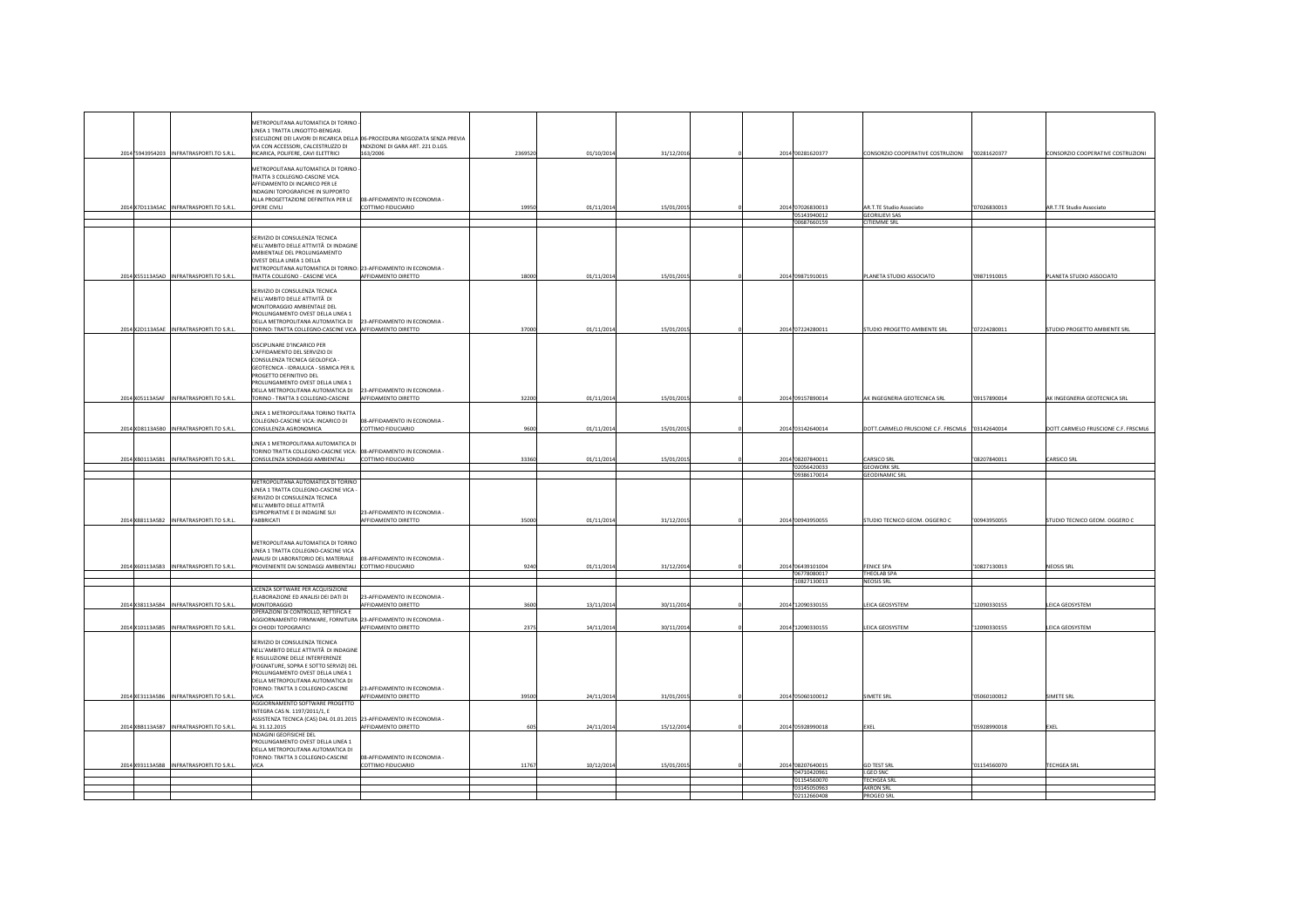|  | 2014 X6B113A5B9 INFRATRASPORTI.TO S.R.L. | METROPOLITANA AUTOMATICA DI TORINO<br>LINEA 1 TRATTA COLLEGNO CASCINE VICA<br>INCARICO RELATIVO ALLA VERIFICA<br>PREVENTIVA DELL'INTERESSE<br>ARCHEOLOGICO E DEL SERVIZIO DI<br>CONSULENZA TECNICA PER LA REDAZIONE<br>DELLA DOCUMENTAZIONE D'INDAGINE<br>STORICO ARCHIVISTICA                | 08-AFFIDAMENTO IN ECONOMIA -<br>COTTIMO FIDUCIARIO  | 10605,   | 11/12/201  | 15/01/2015 |       | 2014'08969550014  | STUDIUM SNC DI FRIDA OCCELLI | '08969550014 | STUDIUM SNC DI FRIDA OCCELLI |
|--|------------------------------------------|-----------------------------------------------------------------------------------------------------------------------------------------------------------------------------------------------------------------------------------------------------------------------------------------------|-----------------------------------------------------|----------|------------|------------|-------|-------------------|------------------------------|--------------|------------------------------|
|  |                                          |                                                                                                                                                                                                                                                                                               |                                                     |          |            |            |       | '07090360012      | GEA S.A.R.T. SAS             |              |                              |
|  |                                          | METROPOLITANA AUTOMATICA DI TORINO<br>LINEA 1 TRATTA LINGOTTO BENGASI.                                                                                                                                                                                                                        |                                                     |          |            |            |       |                   |                              |              |                              |
|  | 2014 X43113A5BA INFRATRASPORTI.TO S.R.L. | SPOSTAMENTO SOTTOSERVIZI<br>DISTRIBUZIONE GAS                                                                                                                                                                                                                                                 | 23-AFFIDAMENTO IN ECONOMIA -<br>AFFIDAMENTO DIRETTO | 3088     | 01/01/201  | 31/12/2017 |       | 2014 '00489490011 | <b>ITALGAS SPA</b>           | '00489490011 | TALGAS SPA                   |
|  |                                          |                                                                                                                                                                                                                                                                                               |                                                     |          |            |            |       |                   |                              |              |                              |
|  | 2014 X1B113A5BB INFRATRASPORTI.TO S.R.L. | METROPOLITANA AUTOMATICA DI TORINO<br>LINEA 1 TRATTA LINGOTTO BENGASI.<br>SPOSTAMENTO SOTTOSERVIZI ENTI<br><b>GESTORI RETE ANTINCENDIO</b><br>COMPRENSORIO LINGOTTO FIERE                                                                                                                     | 23-AFFIDAMENTO IN ECONOMIA<br>AFFIDAMENTO DIRETTO   | 14525,19 | 01/01/201  | 31/12/2017 |       | 2014'08786190150  | SIRAM SPA                    | '08786190150 | SIRAM SPA                    |
|  | 2014 XEE113A5BC INFRATRASPORTI.TO S.R.L. | SERVIZIO DI CONSULENZA TECNICA<br>NELL€'AMBITO DELLE ATTIVITà DI<br>REDAZIONE DEL PSC (PIANO DI SICUREZZA E<br>COORDINAMENTO) DEL PROLUNGAMENTO<br>OVEST DELLA LINEA 1 DELLA<br>METROPOLITANA AUTOMATICA DI TORINO, 23-AFFIDAMENTO IN ECONOMIA -<br>TRATTA COLLEGNO-CASCINE VICA              | AFFIDAMENTO DIRETTO                                 | 12000    | 10/12/201  | 15/01/2015 |       | 2014 '07150750011 | P.I. CLAUDIO D'AGUANNO       | '07150750011 | P.I. CLAUDIO D'AGUANNO       |
|  |                                          | RIPARAZIONE E TARATURA OSCILLOSCOPIO 23-AFFIDAMENTO IN ECONOMIA -                                                                                                                                                                                                                             |                                                     |          |            |            |       |                   |                              |              |                              |
|  | 2014 XC6113A5BD INFRATRASPORTI.TO S.R.L. | <b>HIOKI 8841</b><br>RICHIESTA DI ACQUISTO PER N. 6 SEDIE PER<br>LA SALA RIUNIONI DI CORSO GIULIO CESARE<br>15 A TORINO, SERIE "GALASSIA", CON BASE<br>A SLITTA IN TUBOLARE D'ACCIAIO<br>VERNICIATO GRIGIO ALLUMINIO E<br>SEDILE/SCHIENALE IMBOTTITO E RIVESTITO 23-AFFIDAMENTO IN ECONOMIA - | AFFIDAMENTO DIRETTO                                 | 650      | 20/10/201  | 30/10/2014 |       | 2014'00202980397  | <b>ASITA SRL</b>             | '00202980397 | <b>SITA SRL</b>              |
|  | 2014 X9E113A5BE INFRATRASPORTI.TO S.R.L. | IN TESSUTO IGNIFUGO DI COLORE BORD<br>SERVIZIO DI CONSULENZA TECNICA A                                                                                                                                                                                                                        | AFFIDAMENTO DIRETTO                                 | 1100     | 11/12/201  | 31/12/2014 |       | 2014 '08039040012 | <b>GAP TRADE</b>             | '08039040012 | <b>GAP TRADE</b>             |
|  | 2014 X76113A5BF INFRATRASPORTI.TO S.R.L. | SUPPORTO DELLA PROGETTAZIONE<br>DEFINITIVA DELLE STRUTTURE DEL<br>PARCHEGGIO D€'INTERSCAMBIO DEL<br>PROLUNGAMENTO OVEST DELLA LINEA 1<br>DELLA METROPOLITANA AUTOMATICA DI<br>TORINO: TATTA 3 COLLEGNO - CASCINE<br><b>VICA</b>                                                               | 23-AFFIDAMENTO IN ECONOMIA -<br>AFFIDAMENTO DIRETTO | 19500    | 11/12/201  | 15/01/2015 |       | 2014 08127350018  | ING. COSIMO CARUSO           | '08127350018 | ING. COSIMO CARUSO           |
|  |                                          | SERVIZIO DI CONSULENZA TECNICA A<br>SUPPORTO DELLA PROGETTAZIONE<br>DEFINITIVA DELLE OPERE CIVILL<br>ARCHITETTONICHE ED IMPIANTISTICHE DEL<br>PARCHEGGIO D€'INTERSCAMBIO DEL<br>PROLUNGAMENTO OVEST DELLA LINEA 1<br>DELLA METROPOLITANA AUTOMATICA DI                                        | 23-AFFIDAMENTO IN ECONOMIA -                        |          |            |            |       |                   |                              |              |                              |
|  | 2014 X4E113A5C0 INFRATRASPORTI.TO S.R.L. | TORINO: TATTA 3 COLLEGNO                                                                                                                                                                                                                                                                      | AFFIDAMENTO DIRETTO                                 | 3950     | 11/12/201  | 15/01/2015 |       | 2014 '01483570014 | ING. LUIGI QUARANTA          | '01483570014 | ING. LUIGI QUARANTA          |
|  | 2014 X26113A5C1 INFRATRASPORTI.TO S.R.L. | SERVIZIO DI CONSULENZA TECNICA A<br>SUPPORTO DELLA PROGETTAZIONE<br>DEFINITIVA PER LA REDAZIONE DEL PIANO<br>DI SICUREZZA E COORDINAMENTO E DEL<br>FASCICOLO TECNICO DEL PARCHEGGIO<br>D€'INTERSCAMBIO DEL<br>PROLUNGAMENTO OVEST DELLA LINEA 1<br>DELLA METROPOLITANA AUTOMATICA D           | 23-AFFIDAMENTO IN ECONOMIA -<br>AFFIDAMENTO DIRETTO | 19500    | 11/12/201  | 15/01/2015 |       | 2014 '04822770014 | ING. MARIA VANIA ABBINANTE   | '04822770014 | ING. MARIA VANIA ABBINANTE   |
|  |                                          | ESECUZIONE DEL COLLAUDO RELATIVO<br>PRESTAZIONI DI INGEGNERIZZAZIONE DEL<br>SISTEMA E FORNITURA IN OPERA DELLE<br>COMPONENTI DELLA TECNOLOGIA<br>STRETTAMENTE CONNESSE ALLE<br>PERFORMANCE DELLA 1^ TRATTA<br>FUNZIONALE DELLA METROPOLITANA                                                  | 23-AFFIDAMENTO IN ECONOMIA -                        |          |            |            |       |                   |                              |              |                              |
|  | 2014 XF9113A5C2 INFRATRASPORTI.TO S.R.L. | AUTOMATICA DI TORINO - TRATTA COLLEG AFFIDAMENTO DIRETTO                                                                                                                                                                                                                                      |                                                     | 20000    | 28/12/201  | 31/12/2015 | 15600 | 2014 12737881008  | ING. ENZO CELLI              | '12737881008 | ING. ENZO CELLI              |
|  | 2014 ZD3118C726 INFRATRASPORTI.TO S.R.L. | INCARICO PER ATTIVITĂ DI CONSULENZA<br>PER IL PROGETTO DI RESTAURO<br>CONSERVATIVO E REALIZZAZIONE DEI<br>NUOVI UFFICI INFRATO SITI IN TORINO, VIA 23-AFFIDAMENTO IN ECONOMIA -<br>SAN SECONDO 4 ANGOLO VIA MAGENTA AFFIDAMENTO DIRETTO                                                       |                                                     | 18500    | 14/11/201  | 31/12/2015 |       | 2014 '07282270011 | ARCH. SALVATORE SIMONETTI    | '07282270011 | ARCH. SALVATORE SIMONETTI    |
|  |                                          | AFFIDAMENTO DI INCARICO PER<br>L'ATTIVITĂ DI RESTAURATORE DEI BENI<br>CULTURALI PER I LAVORI RELATIVI ALLE<br>SUPERFICI DECORATE PER IL PROGETTO D<br>RESTAURO CONSERVATIVO E<br>REALIZZAZIONE DEI NUOVI UFFICI INFRATO<br>SITI IN TORINO, VIA SAN SECONDO 4 ANG.                             | 08-AFFIDAMENTO IN ECONOMIA -                        |          |            |            |       |                   |                              |              |                              |
|  | 2014 ZA212253FA INFRATRASPORTI.TO S.R.L. | VIA MAGENTA                                                                                                                                                                                                                                                                                   | COTTIMO FIDUCIARIO                                  | 9000     | 29/12/2014 | 31/03/2015 |       | 2014 '09405920019 | CONSORZIO SAN LUCA           | '09405920019 | CONSORZIO SAN LUCA           |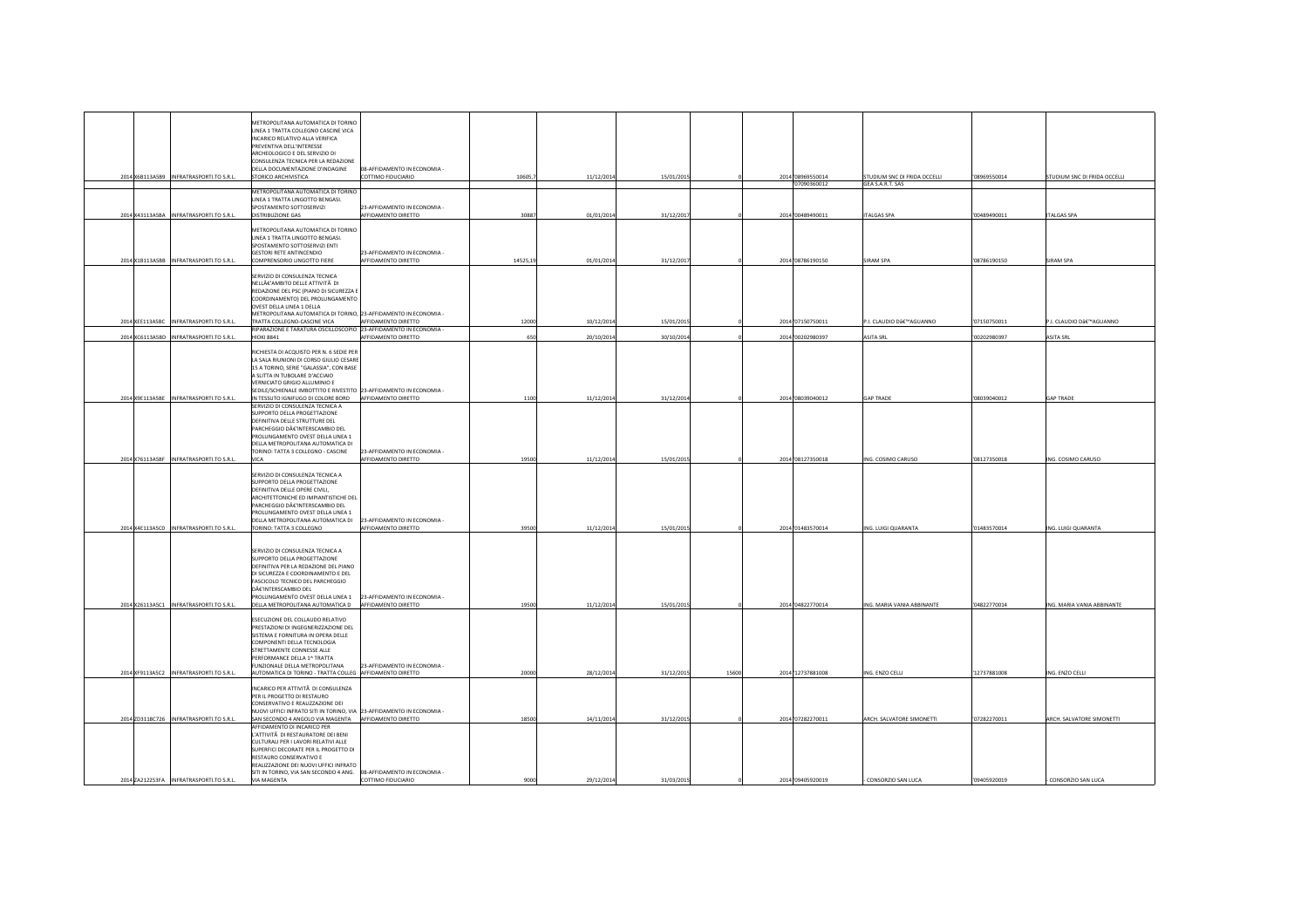|                                           | AFFIDAMENTO DEI LAVORI DI INDAGINE                                         |                                                     |          |            |            |                             |                                 |              |                              |
|-------------------------------------------|----------------------------------------------------------------------------|-----------------------------------------------------|----------|------------|------------|-----------------------------|---------------------------------|--------------|------------------------------|
|                                           | GEOGNOSTICA IN SITO E PROVE DI                                             |                                                     |          |            |            |                             |                                 |              |                              |
|                                           | LABORATORIO DEL PROLUNGAMENTO<br>OVEST DELLA LINEA 1 DELLA                 |                                                     |          |            |            |                             |                                 |              |                              |
|                                           | METROPOLITANA AUTOMATICA DI TORINO: 08-AFFIDAMENTO IN ECONOMIA -           |                                                     |          |            |            |                             |                                 |              |                              |
| 2014 '6008246173 INFRATRASPORTI.TO S.R.L. | TRATTA COLLEGNO-CASCINE-VICA                                               | COTTIMO FIDUCIARIO                                  | 80143,0  | 23/12/2014 | 28/02/2019 | 2014 01063090045            | <b>RES GEOTEC SNC</b>           | '07054140012 | CITIEMME SRL                 |
|                                           |                                                                            |                                                     |          |            |            | 03311880045                 | <b>SOMITER SRL</b>              |              |                              |
|                                           |                                                                            |                                                     |          |            |            | 07054140012                 | <b>CITIEMME SRL</b>             |              |                              |
|                                           |                                                                            |                                                     |          |            |            | 01894740040                 | GE.LA.MO SNO                    |              |                              |
|                                           |                                                                            |                                                     |          |            |            | 00687660159                 | <b>CITIEMME SRL</b>             |              |                              |
|                                           |                                                                            |                                                     |          |            |            | '09093770015                | TERRA.CON SRL                   |              |                              |
|                                           | METROPOLITANA AUTOMATICA DI TORINO                                         |                                                     |          |            |            |                             |                                 |              |                              |
|                                           | LINEA 1 TRATTA LINGOTTO BENGASI -                                          |                                                     |          |            |            |                             |                                 |              |                              |
|                                           | SPOSTAMENTO SOTTOSERVIZI (FIBRA                                            | 23-AFFIDAMENTO IN ECONOMIA -                        |          |            |            |                             |                                 |              |                              |
| 2014 '6035008625 INFRATRASPORTI.TO S.R.L. | OTTICA)                                                                    | AFFIDAMENTO DIRETTO                                 | 61998,6  | 01/01/2014 | 31/12/2017 | 2014 12286350157            | COLT TECNOLOGY SERVICES SPA     | '12286350157 | COLT TECNOLOGY SERVICES SPA  |
|                                           |                                                                            |                                                     |          |            |            |                             |                                 |              |                              |
|                                           | AFFIDAMENTO DEL SERVIZIO DI                                                |                                                     |          |            |            |                             |                                 |              |                              |
|                                           | CONSULENZA TECNICA PER L'ASSISTENZA                                        |                                                     |          |            |            |                             |                                 |              |                              |
|                                           | NELLA REDAZIONE DEL PROGETTO                                               |                                                     |          |            |            |                             |                                 |              |                              |
|                                           | STRUTTURALE DELLE STAZIONI                                                 |                                                     |          |            |            |                             |                                 |              |                              |
|                                           | NELL'AMBITO DEL PROGETTO DEFINITIVO<br>DEL PROLUNGAMENTO OVEST DELLA LINEA |                                                     |          |            |            |                             |                                 |              |                              |
|                                           | 1 DELLA METROPOLITANA AUTOMATICA DI 08-AFFIDAMENTO IN ECONOMIA -           |                                                     |          |            |            |                             |                                 |              |                              |
| 2014 6034843DF9 INFRATRASPORTI.TO S.R.L.  | TORINO TRATTA COLLEGNO CASC                                                | COTTIMO FIDUCIARIO                                  | 6616     | 23/12/2014 | 15/01/2015 | 2014 '04639280017           | <b>GEODATA SPA</b>              | '05060100012 | <b>IMETE SRL</b>             |
|                                           |                                                                            |                                                     |          |            |            | '01483570014                | ING. LUIGI QUARANTA             |              |                              |
|                                           |                                                                            |                                                     |          |            |            | 05060100012                 | <b>SIMETE SRL</b>               |              |                              |
|                                           |                                                                            |                                                     |          |            |            | '05240211002                | - SYSTRA SOTECNI SPA            |              |                              |
|                                           |                                                                            |                                                     |          |            |            | 06555710018                 | - STUDIO CORONA SRL             |              |                              |
|                                           |                                                                            |                                                     |          |            |            | 02439140019                 | SINTECNA SRL                    |              |                              |
|                                           |                                                                            |                                                     |          |            |            |                             | LOMBARDI INGEGNERIA SRL (GIA'   |              |                              |
|                                           |                                                                            |                                                     |          |            |            | 12151290157                 | LOMBARDI-REICO)                 |              |                              |
|                                           |                                                                            |                                                     |          |            |            |                             |                                 |              |                              |
|                                           | SERVIZIO DI CONSULENZA TECNICA PER                                         |                                                     |          |            |            |                             |                                 |              |                              |
|                                           | L'ASSISTENZA NELLA REDAZIONE DEL                                           |                                                     |          |            |            |                             |                                 |              |                              |
|                                           | PROGETTO STRUTTURALE DELLA PRIMA                                           |                                                     |          |            |            |                             |                                 |              |                              |
|                                           | TRATTA DI GALLERIA DI LINEA (IN<br>CUT&COVER) E DEI POZZI DI VENTILAZIONE  |                                                     |          |            |            |                             |                                 |              |                              |
|                                           | (INTERTRATTA E TERMINALE) NELL'AMBITO                                      |                                                     |          |            |            |                             |                                 |              |                              |
|                                           | DEL PROGETTO DEFINITIVO DELLA TRATTA 08-AFFIDAMENTO IN ECONOMIA -          |                                                     |          |            |            |                             |                                 |              |                              |
| 2014 '6035264966 INFRATRASPORTI.TO S.R.L. | 3 COLLEG                                                                   | COTTIMO FIDUCIARIO                                  | 3382     | 23/12/2014 | 15/01/2019 | 2014 05060100012            | SIMETE SRL                      | '05060100012 | <b>IMETE SRL</b>             |
|                                           |                                                                            |                                                     |          |            |            | '05240211002                | - SYSTRA SOTECNI SPA            |              |                              |
|                                           |                                                                            |                                                     |          |            |            | 06555710018                 | STUDIO CORONA SRL               |              |                              |
|                                           |                                                                            |                                                     |          |            |            | 02439140019                 | SINTECNA SRL                    |              |                              |
|                                           |                                                                            |                                                     |          |            |            |                             | LOMBARDI INGEGNERIA SRL (GIA'   |              |                              |
|                                           |                                                                            |                                                     |          |            |            | 12151290157                 | OMBARDI-REICO)<br>- GEODATA SPA |              |                              |
|                                           |                                                                            |                                                     |          |            |            | '04639280017<br>01483570014 | ING. LUIGI QUARANTA             |              |                              |
|                                           | METROPOLITANA AUTOMATICA DI TORINO                                         |                                                     |          |            |            |                             |                                 |              |                              |
|                                           | TRATTA LINGOTTO BENGASI-                                                   |                                                     |          |            |            |                             |                                 |              |                              |
|                                           | SPOSTAMENTO SOTTOSERVIZI:                                                  | 23-AFFIDAMENTO IN ECONOMIA -                        |          |            |            |                             |                                 |              |                              |
| 2014 6035055CEC INFRATRASPORTI.TO S.R.L.  |                                                                            | AFFIDAMENTO DIRETTO                                 |          | 01/01/201  | 31/12/2017 | 2014 '07937540016           | SMAT SPA                        | '07937540016 | SMAT SPA                     |
|                                           | ACQUEDOTTO                                                                 |                                                     | 86195    |            |            |                             |                                 |              |                              |
|                                           | METROPOLITANA AUTOMATICA DI TORINO                                         |                                                     |          |            |            |                             |                                 |              |                              |
|                                           | LINEA 1 TRATTA LINGOTTO BENGASI -                                          |                                                     |          |            |            |                             |                                 |              |                              |
|                                           | SPOSTAMENTO SOTTOSERVIZI                                                   | 23-AFFIDAMENTO IN ECONOMIA -                        |          |            |            |                             |                                 |              |                              |
| 2014 6035249D04 INFRATRASPORTI.TO S.R.L.  | TELERISCALDAMENTO                                                          | AFFIDAMENTO DIRETTO                                 | 523194   | 01/01/2014 | 31/12/2017 | 2014'07964690015            | AES SPA                         | 07964690015  | AES SPA                      |
|                                           |                                                                            |                                                     |          |            |            |                             |                                 |              |                              |
|                                           | METROPOLITANA AUTOMATICA DI TORINO                                         |                                                     |          |            |            |                             |                                 |              |                              |
|                                           | LINEA 1 TRATTA LINGOTTO BENGASI.<br>SPOSTAMENTO SOTTOSERVIZI ENTI          |                                                     |          |            |            |                             |                                 |              |                              |
| 2014 60352963D0 INFRATRASPORTI.TO S.R.L.  | <b>GESTORI DISTRIBUZIONE GAS</b>                                           | 23-AFFIDAMENTO IN ECONOMIA -<br>AFFIDAMENTO DIRETTO | 16763    |            |            | 2014'07964690015            | AES SPA                         | 07964690015  | AES SPA                      |
|                                           |                                                                            |                                                     |          | 01/01/201  | 31/12/2017 |                             |                                 |              |                              |
|                                           | METROPOLITANA AUTOMATICA DI TORINO                                         |                                                     |          |            |            |                             |                                 |              |                              |
|                                           | LINEA 1 TRATTA LINGOTTO BENGASI.                                           |                                                     |          |            |            |                             |                                 |              |                              |
|                                           | SPOSTAMENTO SOTTOSERVIZI ENTI                                              | 23-AFFIDAMENTO IN ECONOMIA -                        |          |            |            |                             |                                 |              |                              |
| 2014 6035308DB4 INFRATRASPORTI.TO S.R.L.  | <b>GESTORI. RETE ELETTRICA</b>                                             | AFFIDAMENTO DIRETTO                                 | 278736,2 | 01/01/201  | 31/12/2017 | 2014'08475780014            | AEM TORINO DISTRIBUZIONE SPA    | '08475780014 | AEM TORINO DISTRIBUZIONE SPA |
|                                           |                                                                            |                                                     |          |            |            |                             |                                 |              |                              |
|                                           | METROPOLITANA AUTOMATICA DI TORINC                                         |                                                     |          |            |            |                             |                                 |              |                              |
|                                           | LINEA 1 TRATTA LINGOTTO BENGASI.                                           |                                                     |          |            |            |                             |                                 |              |                              |
|                                           | SPOSTAMENTO SOTTOSERVIZI -                                                 | 23-AFFIDAMENTO IN ECONOMIA -                        |          |            |            |                             |                                 |              |                              |
| 2014 60359038B8 INFRATRASPORTI.TO S.R.L.  | ILLUMINAZIONE PUBBLICA                                                     | AFFIDAMENTO DIRETTO                                 | 156994,7 | 01/01/201  | 31/12/2017 | 2014 '08475780014           | AEM TORINO DISTRIBUZIONE SPA    | '08475780014 | AEM TORINO DISTRIBUZIONE SPA |
|                                           | METROPOLITANA AUTOMATICA DI TORINO                                         |                                                     |          |            |            |                             |                                 |              |                              |
|                                           | LINEA 1 TRATTA LINGOTTO BENGASI.<br>SPOSTAMENTO SOTTOSERVIZI - IMPIANTI    | 23-AFFIDAMENTO IN ECONOMIA -                        |          |            |            |                             |                                 |              |                              |
| 2014 '6035974351 INFRATRASPORTI.TO S.R.L. | SEMAFORICI                                                                 | AFFIDAMENTO DIRETTO                                 | 407655,2 | 01/01/201  | 31/12/2017 | 2014 '08283740010           | <b>IRIDE SERVIZI SPA</b>        | '08283740010 | RIDE SERVIZI SPA             |
|                                           | METROPOLITANA AUTOMATICA DI TORINO                                         |                                                     |          |            |            |                             |                                 |              |                              |
|                                           | LINEA 1 TRATTA LINGOTTO BENGASI.                                           |                                                     |          |            |            |                             |                                 |              |                              |
|                                           | SPOSTAMENTO SOTTOSERVIZI (RAME E                                           | 23-AFFIDAMENTO IN ECONOMIA -                        |          |            |            |                             |                                 |              |                              |
| 2014 '6036026E37 INFRATRASPORTI.TO S.R.L. | FIRRE)                                                                     | AFFIDAMENTO DIRETTO                                 | 1098555, | 01/01/201  | 31/12/2017 | 2014'00488410010            | TELECOM ITALIA SPA              | '00488410010 | TELECOM ITALIA SPA           |
|                                           |                                                                            |                                                     |          |            |            |                             |                                 |              |                              |
|                                           | METROPOLITANA AUTOMATICA DI TORINO                                         |                                                     |          |            |            |                             |                                 |              |                              |
| 2014 '6036190590 INFRATRASPORTI.TO S.R.L. | LINEA 1 TRATTA LINGOTTO BENGASI                                            | 23-AFFIDAMENTO IN ECONOMIA -<br>AFFIDAMENTO DIRETTO | 451793,1 | 01/01/2014 |            | 2014 '00488410010           | TELECOM ITALIA SPA              | '00488410010 | <b>FELECOM ITALIA SPA</b>    |
|                                           | SPOSTAMENTO SOTTOSERVIZI (FIBRA)                                           |                                                     |          |            | 31/12/2017 |                             |                                 |              |                              |
|                                           | METROPOLITANA AUTOMATICA DI TORINO                                         |                                                     |          |            |            |                             |                                 |              |                              |
|                                           | <b>INFA 1 TRATTA LINGOTTO RENGASL</b>                                      | 23-AFFIDAMENTO IN ECONOMIA                          |          |            |            |                             |                                 |              |                              |
| 2014 6036236B84 INFRATRASPORTI.TO S.R.L.  | SPOSTAMENTO SOTTOSERVIZI (FIBRA)                                           | AFFIDAMENTO DIRETTO                                 | 74179,1  | 01/01/201  | 31/12/2017 | 2014'05410741002            | WIND TELECOMUNICAZIONI SPA      | '05410741002 | WIND TELECOMUNICAZIONI SPA   |
|                                           |                                                                            |                                                     |          |            |            |                             |                                 |              |                              |
|                                           | METROPOLITANA AUTOMATICA DI TORINO                                         |                                                     |          |            |            |                             |                                 |              |                              |
| 2014 6036432D42 INFRATRASPORTI.TO S.R.L.  | <b>INFA 1 TRATTA LINGOTTO RENGASI</b><br>SPOSTAMENTO SOTTOSERVIZI (FIRRA)  | 23-AFFIDAMENTO IN ECONOMIA -<br>AFFIDAMENTO DIRETTO | 53556.1  | 01/01/2014 | 31/12/2017 | 2014 04952121004            | ALBACOM                         | '04952121004 | ALBACOM                      |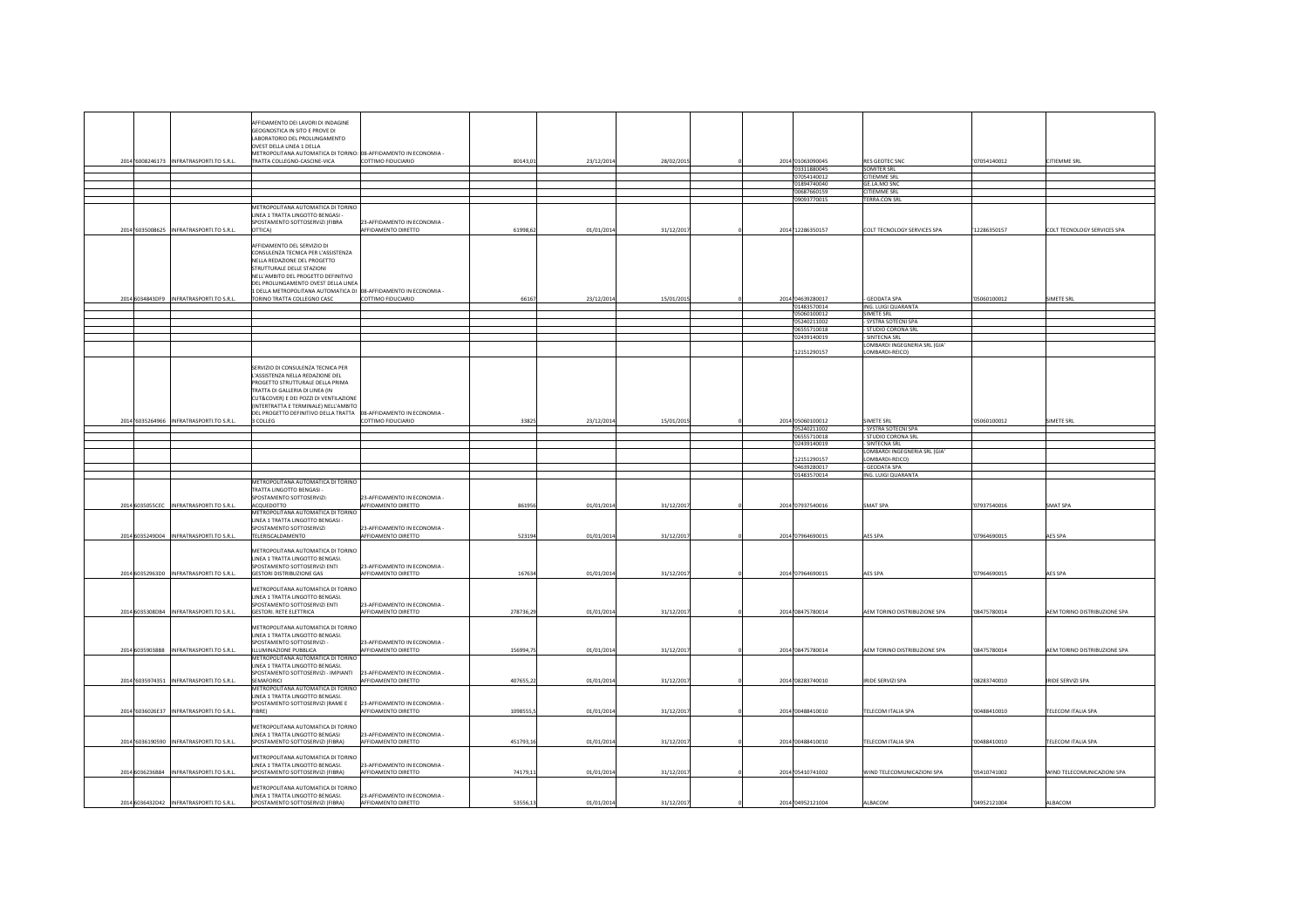|                                             | METROPOLITANA AUTOMATICA DI TORINC                                     |                                                     |         |            |            |          |      |                            |                                                     |                  |                                       |
|---------------------------------------------|------------------------------------------------------------------------|-----------------------------------------------------|---------|------------|------------|----------|------|----------------------------|-----------------------------------------------------|------------------|---------------------------------------|
|                                             | LINEA 1 TRATTA LINGOTTO BENGASI.                                       |                                                     |         |            |            |          |      |                            |                                                     |                  |                                       |
|                                             | SPOSTAMENTO SOTTOSERVIZI ENTI                                          | 23-AFFIDAMENTO IN ECONOMIA -                        |         |            |            |          |      |                            |                                                     |                  |                                       |
| 2014 6036474FEA INFRATRASPORTI.TO S.R.L.    | <b>GESTORI (FOGNATURE)</b>                                             | AFFIDAMENTO DIRETTO                                 | 107000  | 01/01/2014 | 31/12/2017 |          |      | 2014'07937540016           | SMAT SPA                                            | '07937540016     | MAT SPA                               |
|                                             |                                                                        |                                                     |         |            |            |          |      |                            |                                                     |                  |                                       |
|                                             | AFFIDAMENTO DELLA PROGETTAZIONE<br>DEFINITIVA DELLE OPER DI SISTEMA E  |                                                     |         |            |            |          |      |                            |                                                     |                  |                                       |
|                                             | DELLE OPERE CONNESSE AL SISTEMA                                        |                                                     |         |            |            |          |      |                            |                                                     |                  |                                       |
|                                             | RELATIVE ALLA TRATTA 3 FERMI-CASCINE                                   |                                                     |         |            |            |          |      |                            |                                                     |                  |                                       |
|                                             | VICA DELLA LINEA 1 DELLA                                               | 04-PROCEDURA NEGOZIATA SENZA PREVIA                 |         |            |            |          |      |                            |                                                     |                  |                                       |
| 2014 60400620D8 INFRATRASPORTI.TO S.R.L.    | METROPOLITANA AUTOMATICA DI TORINO PUBBLICAZIONE DEL BANDO             |                                                     | 75000   | 01/01/201  | 31/12/2014 |          |      | 2014 '07764600016          | TRANSFIMA GEIE                                      | '07764600016     | TRANSFIMA GEIE                        |
|                                             | SERVIZIO DI CONSULENZA TECNICA PER                                     |                                                     |         |            |            |          |      |                            |                                                     |                  |                                       |
|                                             | L'ASSISTENZA NELLA REDAZIONE DEL                                       |                                                     |         |            |            |          |      |                            |                                                     |                  |                                       |
|                                             | PROGETTO STRUTTURALE DELLA TRATTA DI<br>GALLERIA A FORO CIECO E DELLA  |                                                     |         |            |            |          |      |                            |                                                     |                  |                                       |
|                                             | DEFINIZIONE DELLE OPERE DI PRESIDIO /                                  |                                                     |         |            |            |          |      |                            |                                                     |                  |                                       |
|                                             | MONITORAGGIO NELL'AMBITO DEL                                           |                                                     |         |            |            |          |      |                            |                                                     |                  |                                       |
|                                             | PROGETTO DEFINITIVO DEL                                                | 08-AFFIDAMENTO IN ECONOMIA -                        |         |            |            |          |      |                            |                                                     |                  |                                       |
| 2014 6040075B8F INFRATRASPORTI.TO S.R.L.    | PROLUNGAMENTO OVEST DELLA LIN                                          | COTTIMO FIDUCIARIO                                  | 3100    | 14/11/2014 | 15/01/2015 |          |      | 2014'09157890014           | AK INGEGNERIA GEOTECNICA SRL                        | '09157890014     | AK INGEGNERIA GEOTECNICA SRL          |
|                                             |                                                                        |                                                     |         |            |            |          |      |                            |                                                     |                  |                                       |
|                                             |                                                                        |                                                     |         |            |            |          |      |                            |                                                     |                  |                                       |
|                                             | DISCIPLINARE TECNICO PER                                               |                                                     |         |            |            |          |      |                            |                                                     |                  |                                       |
|                                             | 'ACQUISIZIONE DEL PARERE DEL<br>PROGETTISTA ESECUTIVO SULLE VARIANTI   |                                                     |         |            |            |          |      |                            |                                                     |                  |                                       |
|                                             | PROPOSTE DALL'APPALTATORE E PER LA                                     |                                                     |         |            |            |          |      |                            |                                                     |                  |                                       |
|                                             | SUA ASSISTENZA DURANTE L'ESECUZIONE                                    |                                                     |         |            |            |          |      |                            |                                                     |                  |                                       |
|                                             | DEI LAVORI PER IL PROLUNGAMENTO SUD                                    |                                                     |         |            |            |          |      |                            |                                                     |                  |                                       |
|                                             | DELLA LINEA 1 DELLA METROPOLITANA                                      | 23-AFFIDAMENTO IN ECONOMIA -                        |         |            |            |          |      |                            |                                                     |                  |                                       |
| 2014 60709366DE INFRATRASPORTI.TO S.R.L.    | AUTOMATICA DI TORINO -                                                 | AFFIDAMENTO DIRETTO                                 | 9000    | 22/12/2014 | 31/12/201  |          | 2014 |                            | OMBARDI SA /LOMBARDI INGEGNERIA SRL                 |                  | LOMBARDI SA /LOMBARDI INGEGNERIA SRL  |
|                                             |                                                                        |                                                     |         |            |            |          |      |                            |                                                     |                  |                                       |
|                                             | SERVIZIO DI CONSULENZA TECNICA PER<br>L'ASSISTENZA NELLA REDAZIONE DEL |                                                     |         |            |            |          |      |                            |                                                     |                  |                                       |
|                                             | PROGETTO FUNZIONALE DELLA GALLERIA                                     |                                                     |         |            |            |          |      |                            |                                                     |                  |                                       |
|                                             | DELLE STAZIONI DEL PROLUNGAMENTO                                       |                                                     |         |            |            |          |      |                            |                                                     |                  |                                       |
|                                             | OVEST DELLA LINEA 1 DELLA                                              |                                                     |         |            |            |          |      |                            |                                                     |                  |                                       |
|                                             | METROPOLITANA AUTOMATICA DI TORINO: 23-AFFIDAMENTO IN ECONOMIA -       |                                                     |         |            |            |          |      |                            |                                                     |                  |                                       |
| 2014 6078716B1F INFRATRASPORTI.TO S.R.L.    | TRATTA 3 COLLEGNO-CASCINE-VICA                                         | AFFIDAMENTO DIRETTO                                 | 39500   | 30/12/2014 | 15/01/2015 |          |      | 2014 '020681806641         | ARCH. MARIAUGUSTA MAINIERO - T Studio '020681806641 |                  | ARCH. MARIAUGUSTA MAINIERO - T Studio |
|                                             |                                                                        |                                                     |         |            |            |          |      |                            |                                                     |                  |                                       |
|                                             | SERVIZIO DI CONSULENZA TECNICA PER                                     |                                                     |         |            |            |          |      |                            |                                                     |                  |                                       |
|                                             | L'ASSISTENZA NELLA REDAZIONE DEL<br>PROGETTO DEFINITIVO                |                                                     |         |            |            |          |      |                            |                                                     |                  |                                       |
|                                             |                                                                        |                                                     |         |            |            |          |      |                            |                                                     |                  |                                       |
|                                             | DELL'AMPLIAMENTO DEL DEPOSITO TRENI<br>NELL'AMBITO DEL PROLUNGAMENTO   |                                                     |         |            |            |          |      |                            |                                                     |                  |                                       |
|                                             | OVEST DELLA LINEA 1 DELLA                                              |                                                     |         |            |            |          |      |                            |                                                     |                  |                                       |
|                                             | METROPOLITANA AUTOMATICA DI TORINO: 23-AFFIDAMENTO IN ECONOMIA -       |                                                     |         |            |            |          |      |                            |                                                     |                  |                                       |
| 2014 '6078742097 INFRATRASPORTI.TO S.R.L.   | TRATTA 3 COLLEGNO-CASCINE-VICA                                         | AFFIDAMENTO DIRETTO                                 | 39500   | 30/12/2014 | 15/01/2019 |          |      | 2014 '05240211002          | SYSTRA SOTECNI SPA                                  | '05240211002     | SYSTRA SOTECNI SPA                    |
|                                             | SERVIZIO DI CONSULENZA TECNICA PER                                     |                                                     |         |            |            |          |      |                            |                                                     |                  |                                       |
|                                             | L'ASSISTENZA NELLA REDAZIONE DEL                                       |                                                     |         |            |            |          |      |                            |                                                     |                  |                                       |
|                                             | PROGETTO FUNZIONALE DEL POZZO DI                                       |                                                     |         |            |            |          |      |                            |                                                     |                  |                                       |
|                                             | VENTILAZIONE TIPOLOGICO E DEL                                          |                                                     |         |            |            |          |      |                            |                                                     |                  |                                       |
|                                             | PROGETTO DEFINITIVO DEGLI IMPIANTI<br>MECCANICI DELLA GALLERIA, DELLE  |                                                     |         |            |            |          |      |                            |                                                     |                  |                                       |
|                                             | STAZIONI E DEI POZZI DEL                                               | 23-AFFIDAMENTO IN ECONOMIA -                        |         |            |            |          |      |                            |                                                     |                  |                                       |
| 2014 60787707B0 INFRATRASPORTI.TO S.R.L.    | PROLUNGAMENTO OVEST DELLA LINEA                                        | AFFIDAMENTO DIRETTO                                 | 3950    | 30/12/2014 | 15/01/2015 |          |      | 2014 07741910017           | STUDIO G.S.P. P.IVA 07741910017                     | '07741910017     | STUDIO G.S.P. P.IVA 07741910017       |
|                                             |                                                                        | 23-AFFIDAMENTO IN ECONOMIA -                        |         |            |            |          |      |                            |                                                     |                  |                                       |
| 2014 ZB90DD4867 INFRATRASPORTI.TO S.R.L.    | POLIZZA RCT/O                                                          | AFFIDAMENTO DIRETTO                                 | 2076,7  | 01/04/2014 | 31/03/201  | 2076,75  |      | 2014 '00875360018          | REALE MUTUA ASSICURAZIONI                           | '00875360018     | REALE MUTUA ASSICURAZIONI             |
| INFRATRASPORTI.TO S.R.L.<br>2014 ZD50DD4043 | POLIZZA RC PATRIMONIALE                                                | 23-AFFIDAMENTO IN ECONOMIA -<br>AFFIDAMENTO DIRETTO | 16023,2 | 01/04/201  | 31/03/201  | 16023,28 |      | 2014 'C.F. 0758585058      | LOYD'S ASSICURAZIONI                                | 'C.F. 0758585058 | LOYD'S ASSICURAZIONI                  |
|                                             | SERVIZIO DI HOSTING E REGISTRAZIONE E                                  | 23-AFFIDAMENTO IN ECONOMIA -                        |         |            |            |          |      |                            |                                                     |                  |                                       |
| 2014 XF90D868D9 INFRATRASPORTI.TO S.R.L.    | MANTENIMENTO DOMINIO SITO                                              | AFFIDAMENTO DIRETTO                                 | 25      | 27/01/2014 | 15/02/201  | 250      |      | 2014 07749300013           | EKLETTICA AKURA                                     | 07749300013      | EKLETTICA AKURA                       |
|                                             |                                                                        |                                                     |         |            |            |          |      |                            |                                                     |                  |                                       |
|                                             | RINNOVO TRIENNALE CERTIFICAZIONE                                       |                                                     |         |            |            |          |      |                            |                                                     |                  |                                       |
|                                             | SISTEMA GESTIONE AZIENDALE SECONDO                                     | 23-AFFIDAMENTO IN ECONOMIA -                        |         |            |            |          |      |                            |                                                     |                  |                                       |
| 2014 XD10D868DA INFRATRASPORTI.TO S.R.L.    | LA NORMATIVA LINI EN ISO 9001:2008                                     | AFFIDAMENTO DIRETTO                                 | 315     | 27/01/2014 | 31/12/2016 | 3150     |      | 2014 '04591610961          | CERTIOUALITY SRI                                    | '04591610961     | CERTIOUALITY SRI                      |
|                                             | AGGIORNAMENTO PROGRAMMA PRIMUS                                         |                                                     |         |            |            |          |      |                            |                                                     |                  |                                       |
| 2014 XA90D868DB INFRATRASPORTI.TO S.R.L     | ALLA NUOVA VERSIONE 100 DALLA<br><b>VERSIONE NEXT GENERATION</b>       | 23-AFFIDAMENTO IN ECONOMIA -<br>AFFIDAMENTO DIRETTO | 22      |            | 28/02/201  | 226      |      | 2014 01883740647           | ACCA SOFTWARE SPA                                   | '01883740647     | <b>CCA SOFTWARE SPA</b>               |
|                                             |                                                                        | 08-AFFIDAMENTO IN ECONOMIA -                        |         | 19/02/2014 |            |          |      |                            |                                                     |                  |                                       |
| 2014 X810D868DC INFRATRASPORTI.TO S.R.L.    | FORNITURA SCAFFALATURE PER ARCHIVIO                                    | COTTIMO FIDUCIARIO                                  | 403     | 12/03/201  | 31/03/201  | 4035     |      | 2014 '07426180019          | MGL SNC                                             | 07426180019      | <b>AGL SNC</b>                        |
|                                             |                                                                        |                                                     |         |            |            |          |      | '02136030018               | <b>SIMAG SRL</b>                                    |                  |                                       |
|                                             |                                                                        |                                                     |         |            |            |          |      | '05115410010               | <b>ALLMAG SRL</b>                                   |                  |                                       |
|                                             | RIPARAZIONE N.2 RADIO TRASMITTENTI                                     | 23-AFFIDAMENTO IN ECONOMIA -                        |         |            |            |          |      |                            |                                                     |                  |                                       |
| 2014 X590D868DD INFRATRASPORTI.TO S.R.L.    | ALINCO DJS41<br>FORNITURA CARTELLI SEGNALETICA                         | AFFIDAMENTO DIRETTO<br>23-AFFIDAMENTO IN ECONOMIA - | 109,    | 14/03/2014 | 18/03/201  | 109,8    |      | 2014'06742920017           | NEGRINI ELETTRONICA                                 | '06742920017     | <b>VEGRINI ELETTRONICA</b>            |
| 2014 X310D868DE INFRATRASPORTI.TO S.R.L.    | <b>STRADALE VERTICALE</b>                                              | AFFIDAMENTO DIRETTO                                 | 487,    | 14/03/2014 | 31/03/201  | 487,1    |      | 2014 10887610011           | <b>GRD SERVICE SRL</b>                              | 10887610011      | GRD SERVICE SRL                       |
|                                             | SERVIZIO DI PULIZIA LOCALI UFFICI -                                    | 23-AFFIDAMENTO IN ECONOMIA -                        |         |            |            |          |      |                            |                                                     |                  |                                       |
| 2014 X090D868DF INFRATRASPORTI.TO S.R.L.    | RINNOVO                                                                | AFFIDAMENTO DIRETTO                                 | 1918    | 01/05/2014 | 30/04/2015 | 10868,66 |      | 2014'01155820010           | <b>DELUXE SRL</b>                                   | '01155820010     | DELUXE SRL                            |
|                                             |                                                                        | 23-AFFIDAMENTO IN ECONOMIA -                        |         |            |            |          |      |                            |                                                     |                  |                                       |
| 2014 X860F7B794<br>INFRATRASPORTI.TO S.R.L. | SERVIZIO SOSTITUTIVO MENSA AZIENDALE                                   | AFFIDAMENTO DIRETTO                                 | 3750    | 01/06/201  | 31/05/201  | 18710    |      | 2014'05892970152           | SODEXO SRL                                          | 05892970152      | ODEXO SRL                             |
| 2014 XAF10B2AAA INFRATRASPORTI.TO S.R.L.    | MODIFICA CMS PER IMPLEMENTAZIONE<br>FILE XML                           | 23-AFFIDAMENTO IN ECONOMIA -<br>AFFIDAMENTO DIRETTO | 30      | 09/09/2014 | 30/09/201  | 305      |      | 2014'07749300013           | EKLETTICA AKURA                                     | 07749300013      | <b>KLETTICA AKURA</b>                 |
|                                             | FRASMISSIONE BANDO GURI E GUE - SOLE                                   | 23-AFFIDAMENTO IN ECONOMIA -                        |         |            |            |          |      |                            |                                                     |                  |                                       |
| 2014 X8710B2AAB INFRATRASPORTI.TO S.R.L.    | 24 ORE - LA STAMPA                                                     | AFFIDAMENTO DIRETTO                                 | 4415,0  | 09/09/2014 | 30/09/2014 | 4415.08  |      | 2014'09147251004           | LEXMEDIA SRL                                        | '09147251004     | EXMEDIA SRL                           |
|                                             | ACQUISTO GIACCONI E SCARPE                                             | 08-AFFIDAMENTO IN ECONOMIA -                        |         |            |            |          |      |                            |                                                     |                  |                                       |
|                                             |                                                                        |                                                     |         |            | 15/10/201  | 940      |      | 2014 '00729740019          | <b>ITC SAS</b>                                      | 00729740019      | <b>ATC SAS</b>                        |
| 2014 X5F10B2AAC INFRATRASPORTI.TO S.R.L.    | <b>ANTINFORTUNISTICHE</b>                                              | COTTIMO FIDUCIARIO                                  | 94      | 29/09/201  |            |          |      |                            |                                                     |                  |                                       |
|                                             |                                                                        |                                                     |         |            |            |          |      | '04214430011               | <b>CAPRA SRL</b>                                    |                  |                                       |
|                                             |                                                                        |                                                     |         |            |            |          |      | 04759860010<br>02133180014 | <b>FALCON SNC</b><br><b>LANZI SRL</b>               |                  |                                       |